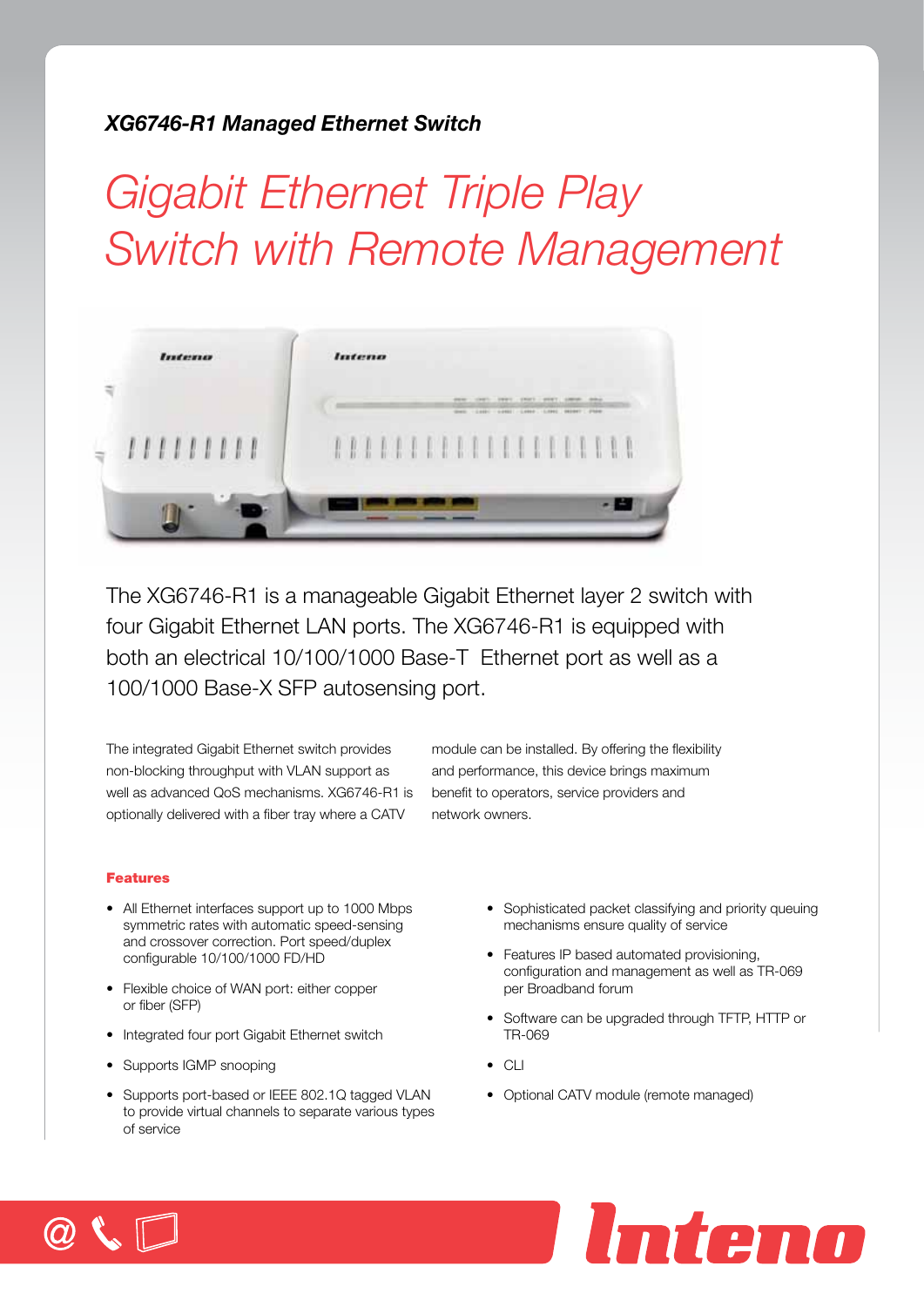#### Specifications, hardware

## WAN Interface

- 10/100/1000 Base-T Ethernet port in RJ-45 connector, comply with IEEE 802.3u & 802.3x
- Or SFP 100/1000 Base-X auto sensing

# LAN Interface

Four 10/100/1000 Base-T Ethernet ports each in RJ-45 connector, comply with IEEE 802.3u / 802.3x and support automatic MDI/MDIX and speed sensing

# LED Indicators

**WAN** indicator On (yellow) – Connected to a 100Mbps network On (green) – Connected to a 1000Mbps network Off – Not connected to the network

 Blinking - Activity

- LAN 1-4 indicators On (yellow) – Connected to the 100Mbps network On (green) – Connected to the 1000Mbps network Off – LAN not connected Blinking - Activity
- MANAGEMENT (MGM) indicator On (green) – Connection to management server is ok Off – No connection to management server Blinking - Activity, update in process
- • Power (PWR) indicator On (green) – Power is on On (red) – Startup failure (please contact your operator) Off – Power is off
- • LED can be turned off in the configuration

#### Environment

- • Operation Temperature:  $0^{\circ}$ C ~ +45 $^{\circ}$ C
- Operation Humidity: 5% ~ 95% (non-condensing)
- Storage Temperature:  $-20 - +85$ °C
- Storage Humidity: 5% ~ 95% (non-condensing)

#### Power

- AC to DC adapter: input 100~240 VAC 50/60 Hz; output 12V DC 1A
- Power consumption: Less than 7 watt

# Physical Dimensions  $(200 \times 140 \times 25)$  Main Body

# **Certificates**

 $C_{\text{F}}$ 

# Specifications, functions

#### Packet Switching

- Supports up to 10K bytes Jumbo frames
- Non-blocking switching performance with up to 1K MAC address automatic learning and aging
- • 802.1Q VLAN support for 64 VLAN Ids
- Port based VLANs are supported
- • Egress tagging / untagging selectable per port or by 802.1Q VLAN ID
- Port Trunking and Monitoring / Mirroring
- Port states & BPDU handling for Spanning Tree
- Enhanced 802.1s per VLAN Spanning Tree supporting up to 64 instances

#### Quality of Service

Four traffic classes to support QoS determined by port, 802.1p tagged frames, IPv4's Type of Service (ToS) & Differentiated Services (DS), IPv6's Traffic Class, 802.1Q VID, Destination MAC Address or Source MAC Address • Strict, Weighted, or mixed mode QoS selectable per port

### Configuration and Network Management

- Per port, programmable MAC address limiting
- MAC SA based 802.1X authentication
- RMON counters available per port (SNMP)
- • Integrated Advanced Virtual Cable Tester® (VCT™) cable diagnostic feature
- • DHCP client with options for getting management IP
- Management and configuration via Web / HTTP
- • Software upgrade using HTTP, TFTP or TR-069
- Supports TR-069 (with switch management supported by future software upgrade)
- • SNMP
- • CLI access via telnet/SSH
- HTTP web server access

Note: Not every listed feature will be included in the shipping product.

We reserve the right to make changes of technical specifications, housing or design without prior notice.